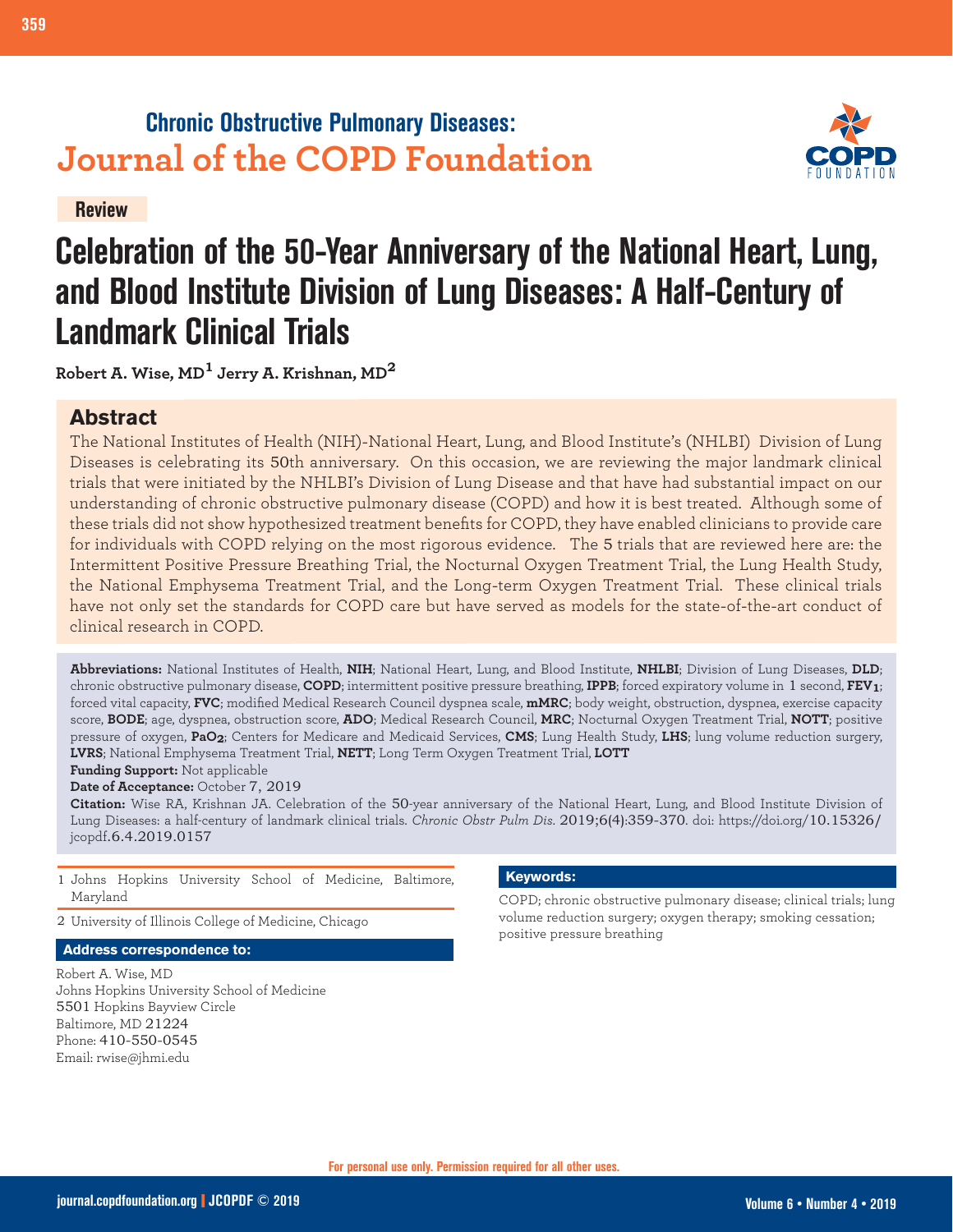### **Introduction**

On the celebration of the 50th anniversary of the National Heart, Lung, and Blood Institute's (NHLBI) Division of Lung Diseases (DLD) it is appropriate to review the major contributions of the Division in the management of chronic obstructive pulmonary disease (COPD) in terms of major clinical trials. This article will review the 5 major multicenter clinical trials that the NHLBI has initiated and sponsored. These trials have changed the landscape of COPD and have set the standards by which clinical trials are conducted presently. This review will review the landmark clinical trials that have been initiated by the NHLBI and the DLD and will not include the dozens of investigator-initiated research that have also moved the field forward and the substantial contributions from clinical trial networks and research groups that have been supported by the NHLBI. Typically, these trials have addressed practical concerns that have been raised by the pulmonary academic and clinical community. Often, the hypotheses tested in these trials were the product of a formal workshop conducted by NHLBI, followed by a formal request for applications or a formal request for proposals.

NHLBI-initiated clinical trials have been characterized by the highest levels of scientific integrity and state-of-the-art conduct and organization. The typical trial has been organized around a data coordinating center and a steering committee composed of the individual study site principal investigators. The steering committee has been led by a study chair, appointed by the NHLBI, who may or may not be one of the study investigators. The safety of participants and the quality of the data have been subject to review and oversight of a data and safety monitoring committee that reports to the NHLBI. A project officer works closely with the study leadership to ensure that scientific goals of the trial are met. In recent years there has been involvement of clinical trial specialists who are experienced individuals in the day-to-day management of clinical research. These clinical trial specialists assist the project officer in the daily issues that arise in the conduct of clinical research and act as liaison with the investigators. Over the years, the methods and structure of clinical trials conducted by the NIHLBI have become the standard by which COPD clinical research is conducted.

#### **Intermittent Positive Pressure Breathing Trial**

In the 1960s and 70s, it was common practice to administer bronchodilators or saline with intermittent positive pressure breathing (IPPB) devices. The theoretical benefit of such devices was based on the idea that it was possible to disperse aerosols more effectively with positive pressure than with spontaneous breathing. Some health care establishments provided such treatments to COPD patients as a component of comprehensive pulmonary rehabilitation. IPPB devices were expensive and cumbersome. The superiority of IPPB devices over compressed air nebulizers was unknown. Accordingly, the NHLBI initiated the IPPB trial.<sup>1</sup>

A total of 985 participants at 5 centers were randomly assigned to either IPPB or compressed air nebulizer treatment. Entry criteria included symptomatic airflow obstruction with a pre-bronchodilator forced expiratory volume in 1 second  $(FEV<sub>1</sub>)$  to forced vital capacity (FVC) ratio < 0.60, a pre-bronchodilator  $FEV<sub>1</sub>$ < 60% predicted, age 30-74 years and ability to perform cycle ergometry. Participants were excluded if they had used IPPB for 1 month or longer within the preceding 6 months, were severely hypoxemic, or normalized their spirometry after inhaling isoproterenol.

The nebulizer that generated the aerosol was identical for both treatment arms. Both groups were prescribed 3 daily treatments with metaproterenol and were given background maintenance bronchodilation with theophylline or an oral beta-agonist. Over 3 years of treatment, participants had regular home visits and clinic-based measures of lung function, symptoms, and quality of life. Adherence to treatment was assessed by self-report and by use of electronic timers attached to the respiratory equipment. Spirometry was performed quarterly, and complete pulmonary function tests were performed annually. Exercise was tested with symptom-limited bicycle ergometry tests and functional status was evaluated with a modified Medical Research Council (mMRC) questionnaire. Mild dyspnea was defined as shortness of breath walking up steps or on an incline but not on level ground. Moderate dyspnea was breathlessness with routine daily activities and minimal exertion. Severe dyspnea was breathlessness at rest or with any activity.

The results of the study showed that there was no significant difference between the 2 treatment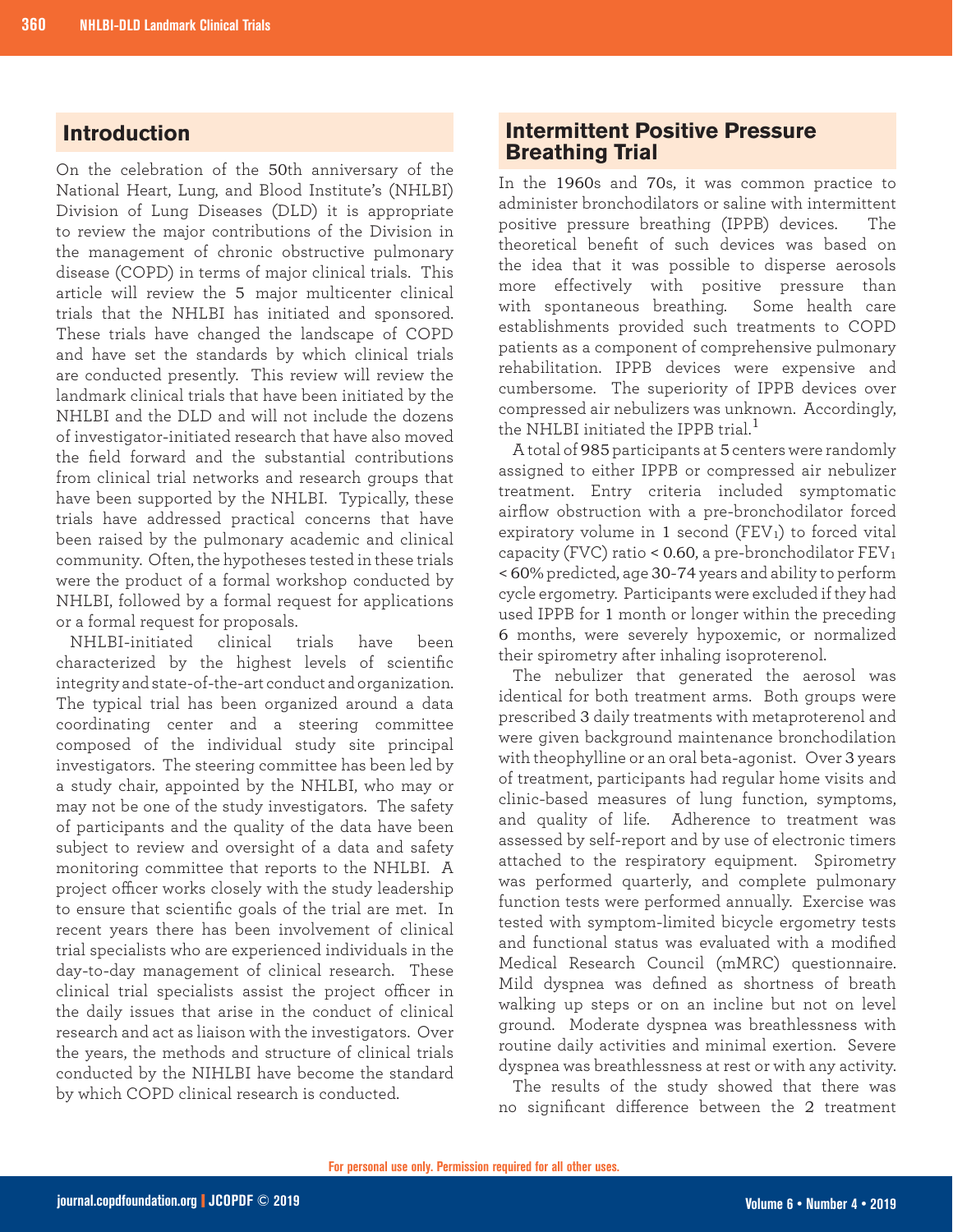groups in terms of change in lung function, mortality, hospitalizations, or quality of life. There were no subgroups shown to benefit with one of the treatments. Despite the frequent home visits and unmasked objective measurements of adherence, participants took on average only about half of the prescribed treatments.2 Subsequent analyses revealed that higher socioeconomic status and greater disease severity were predictive of better adherence with treatments. The authors concluded: "We saw no advantage of IPPB over compressor nebulizer therapy in this large group of patients, and conclude that, if an advantage exists, it must be marginal."

Given the therapeutic similarity of the 2 treatment arms, the IPPB trial provided a well-characterized cohort of COPD patients with a wide range of severity. Thus, it provided many insights into the natural history of COPD that are consistent with current observations.3 The authors recognized that the postbronchodilator  $FEV_1$  was, by far, the best predictor of survival. Other less important predictors of poor survival included hyperinflation, tachycardia, impaired exercise capacity, and breathlessness. The decline in  $FEV<sub>1</sub>$  was widely variable, but those with better  $FEV<sub>1</sub>$ showed, on average, more rapid declines than those with advanced disease. Low body weight and poor nutritional status were also found to be indicative of poor outcomes.4 Taken together, these observations presaged the development of the widely adopted body weight-obstruction-dyspnea-exercise capacity score, (BODE) and age-dyspnea-obstruction (ADO) score for predicting survival in COPD.<sup>5,6</sup> Moreover, the recognition that accelerated decline in  $FEV<sub>1</sub>$  was associated with current smoking and was not a feature of late-stage disease, failed to support the Fletcher-Peto model of accelerating declines in lung function through the course of COPD.<sup>7</sup>

It has not been widely appreciated that the IPPB study made a concerted effort to obtain lung tissue from autopsied participants who died. This provided material from 46 autopsies for a series of structurefunctional correlations by Thurlbeck and colleagues over the next decade. $8-13$  Among many findings, these studies revealed that airway wall muscle thickness correlated with bronchodilator responsiveness and that mucus gland hyperplasia had a poor correlation with emphysema, supporting the dichotomization of COPD into chronic bronchitis and emphysema. Many of Thurlbeck's seminal observations have been

reprised in the current literature using in vivo highresolution computed tomography  $(CT)$ .<sup>14</sup>

This study, a comparative efficacy study, had a dramatic impact on the practice of respiratory therapy. Treatments with positive pressure breathing machines quickly became obsolete and were replaced by compressor driven nebulizers and hand-held metered dose inhalers. This study also raised awareness of the poor adherence with chronically prescribed inhaled medications, a condition that has changed little to the present day. The meticulous data collection methods employed in the IPPB trial provided information on the natural history of COPD that has been verified by numerous observational studies.

### **Nocturnal Oxygen Treatment Trial**

Although oxygen supplementation with oxygen tents had been used in hospitals for hypoxemic patients with pneumonia and heart failure since 1798, the use of long-term domiciliary oxygen is relatively recent. The chronic use of oxygen in patients with COPD and hypoxemia was pioneered by Alvan Barach, MD, in the 1950s with the development of portable oxygen cannisters.15 Initial observational studies indicated that long-term oxygen in hypoxemic patients reduced dyspnea, increased exercise capacity, diminished pulmonary hypertension, and improved psychological  $\frac{1}{2}$  function.<sup>16,17</sup> The use of oxygen in the home for chronic use was gaining acceptance as practice in the 1960s, accelerated by the use of liquid oxygen and oxygen concentrators. Although many patients perceived improvement in their quality of life using long-term oxygen treatment, it was unknown how many hours of oxygen were needed to confer benefit and whether there was an improvement in survival. The United Kingdom Medical Research Council (MRC) initiated a trial in which participants were randomly allocated to either 15 hours of oxygen/day or no oxygen and early reports indicated an improvement in survival with oxygen.<sup>18,19</sup> With concerns, therefore, that a nooxygen treatment group would be unacceptable, the NHLBI conducted the Nocturnal Oxygen Treatment Trial (NOTT) study that compared nocturnal oxygen treatment (12 hours) with continuous oxygen (24 hours/day). The inclusion criteria required severe resting room air hypoxemia, defined as an arterial positive pressure of oxygen  $(PaO<sub>2</sub>)$  less than or equal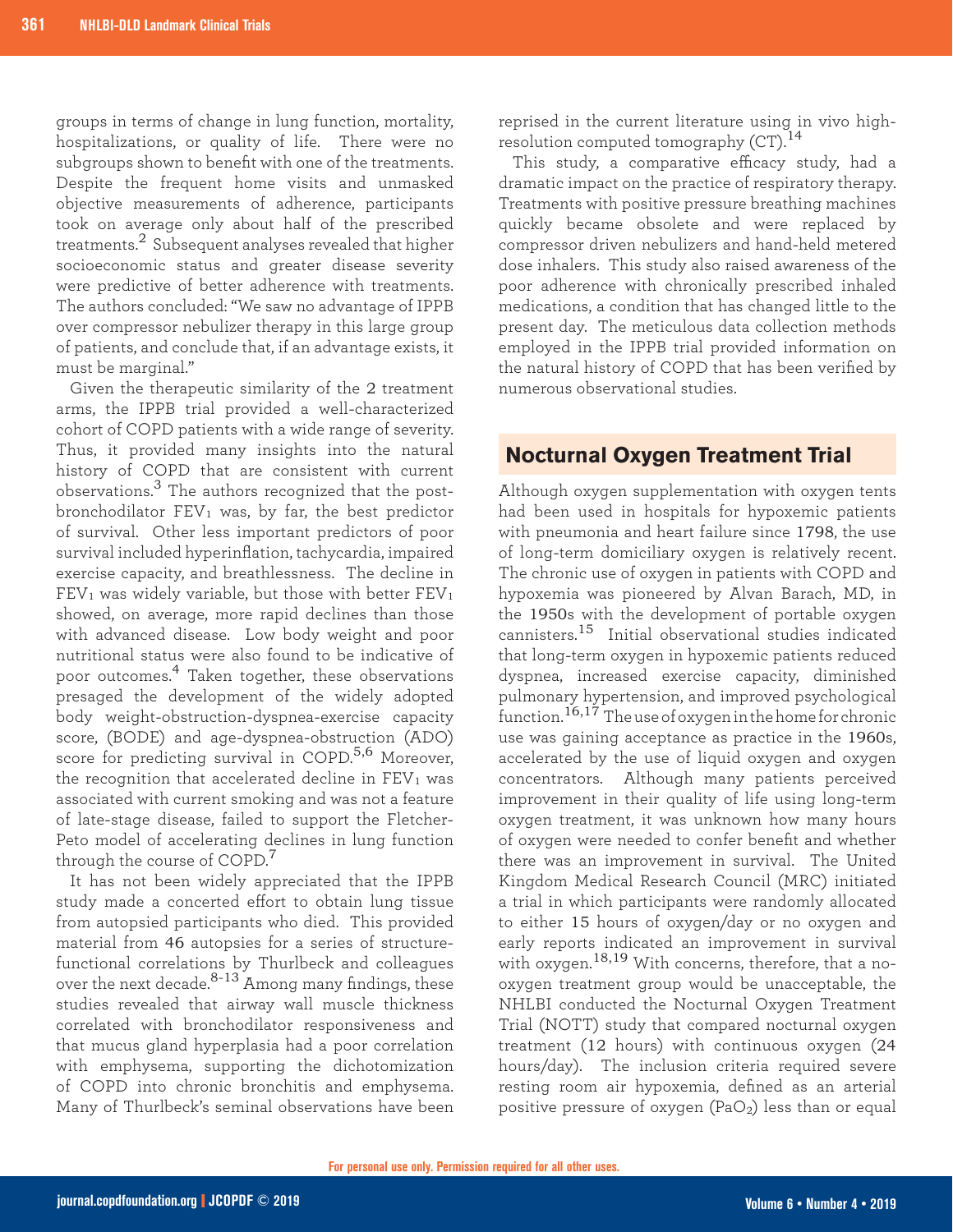to 55 mm Hg or less than or equal to 59 mm Hg with evidence of edema, polycythemia, or right atrial enlargement on an electrocardiogram The  $FEV<sub>1</sub>/FVC$ ratio had to be less than 70% after a bronchodilator with a normal or elevated total lung capacity and a clinical diagnosis of COPD. After screening more than 1000 patients, 203 participants at 6 centers were randomly assigned to the 2 treatment groups. Patients could use either oxygen concentrators, liquid oxygen, or compressed tanks at a flow rate that increased arterial oxygen by 6 mm Hg or more and maintained a PaO<sup>2</sup> of 60-80 mm Hg. Increases of 1 L/min oxygen flow were made during sleep and with exercise. Adherence to oxygen use was measured by diaries and electronic timers attached to stationary oxygen delivery systems. The primary outcome measure was mortality, with secondary measures including neuropsychological function, pulmonary artery pressure, and hematocrit recorded. After 24 months of follow-up, the NOTT study showed that the mortality rate in the nocturnal oxygen group was nearly twice that of the continuous oxygen group (Peto odds ratio = 0.45 [confidence interval 0.25-0.81]). Adherence to the assigned treatment was considered good with 80% of the continuous oxygen group using it for 14 or more hours per day and 80% of the nocturnal oxygen group using it less than 13 hours per day. In subgroup analysis, hypercapnic patients were particularly benefited by continuous oxygen: the 24-month case fatality rate was 46% with nocturnal only oxygen and 19.6% with continuous oxygen. Measurement of hemodynamic parameters by right heart catherization showed that the continuous oxygen group had improved stroke volume index, pulmonary vascular resistance and lower pulmonary artery pressure.20 Neuropsychological function was slightly improved in patients on continuous versus nocturnal oxygen but this did not translate into benefits for quality of life. $^{21}$ 

The NOTT study set the standard criteria for prescription of continuous oxygen that were adopted by payers including the U.S. Centers for Medicare and Medicaid Services (CMS). Patients who did not meet the NOTT entry criteria were not considered candidates for continuous oxygen although the trial did not test whether oxygen was effective in these individuals. It is remarkable that our current strong standards for use of oxygen are derived from a single trial of only 203 people, albeit consistent with the MRC results. Although the trial was small by today's standards, the

meticulous care taken by the investigators and the incorporation of multiple outcome measures and the strength of the findings have not led to any serious challenges to the conclusions of this trial.

Several questions were left unanswered by NOTT – whether patients with other lung diseases or with lesser degrees of hypoxemia would also benefit from oxygen. It would take more than 3 decades before these issues were partially addressed in the follow-up landmark trial – the Long-term Oxygen Treatment Trial (LOTT) which is described later in this review

## **Lung Health Study**

Previous major NHLBI-sponsored multisite clinical trials enrolled patients with well-established symptomatic disease. It was well-recognized, however, that many individuals who had evidence of airflow limitation were asymptomatic or had minimal, often dismissed symptoms of cough and phlegm. Physiologic studies of early involvement of small airways using sophisticated tests such as closing volume proved of limited value in establishing which cigarette smokers would develop COPD.<sup>22</sup> Accordingly, there was an interest in identifying smokers who had minimal symptoms and testing whether early intervention with bronchodilators and smoking intervention could alter the trajectory of the disease. The theory was that reduction of airways hyperreactivity and repeated bronchoconstriction would alter airway remodeling in a manner analogous to treatment of asymptomatic systemic hypertension to prevent vascular remodeling.

Epidemiologic studies from Baltimore and Tucson demonstrated that the reduction in FEV<sub>1</sub>/FVC below a threshold of 0.7 was a strong predictor of subsequent decline in FEV<sub>1</sub> whereas absolute FEV<sub>1</sub> was not predictive.23,24 Over a 2-year period, 10 centers enrolled a total of 5887 current smokers aged 35- 60 years with an  $FEV_1/FVC$  ratio of 0.7 or less and a FEV<sub>1</sub> between 55%-90% predicted.<sup>25</sup> Participants were randomly assigned to 3 treatment arms: 1) Usual Care consisting of advice to quit smoking and referral to community resources; 2) Smoking Intervention-Placebo which consisted of a 12 session smoking cessation program and a 3-times daily placebo inhaler; 3) Smoking Intervention-Active (SIA) consisting of the smoking cessation program and inhalation of the bronchodilator ipratropium 3 times daily.<sup>26</sup> The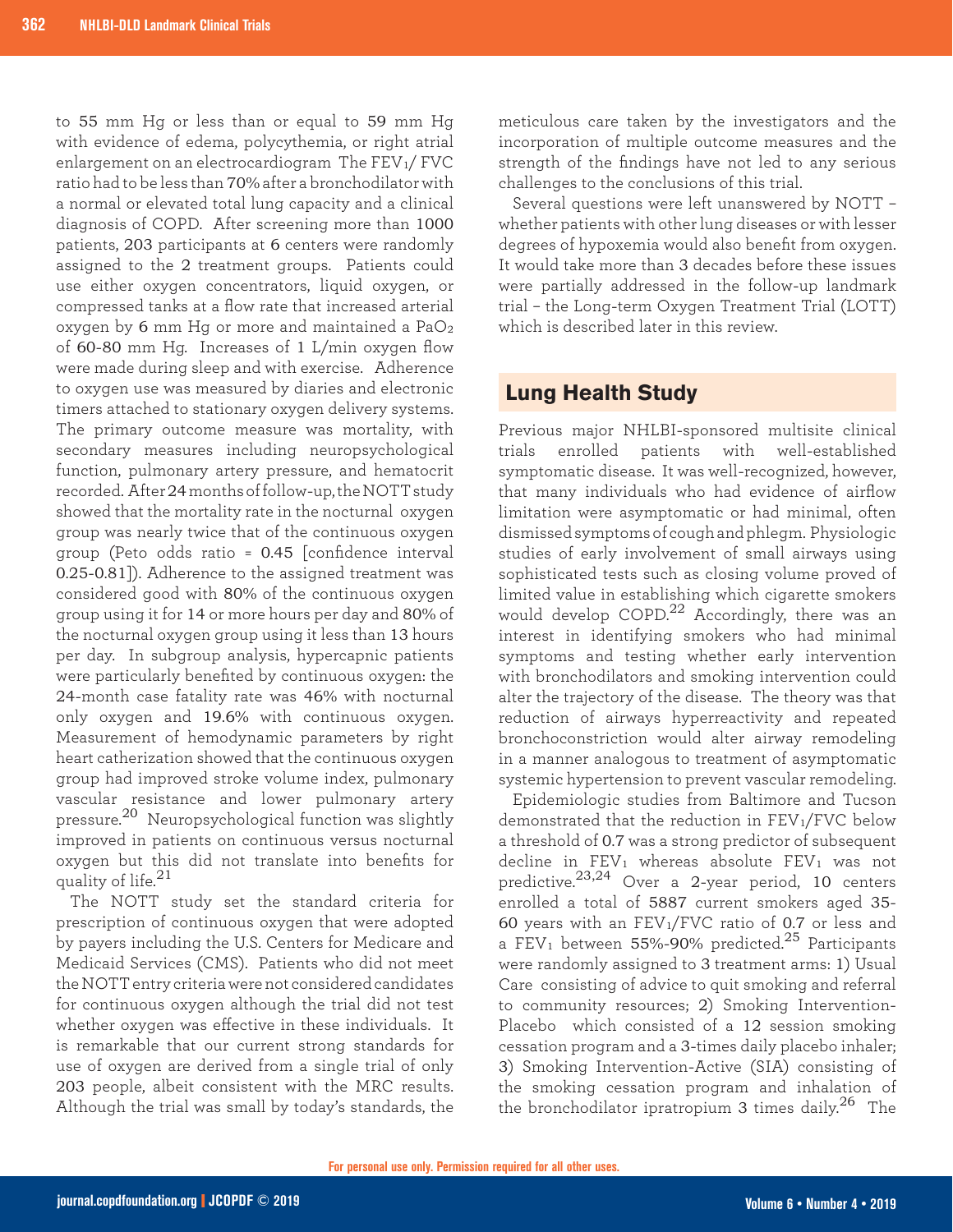primary outcome of the trial was the 5-year decline in  $FEV<sub>1</sub>$  measured with extensive quality control.<sup>27</sup> The study showed that smoking cessation intervention had a significant benefit, largely during the first year of the study following smoking cessation and was greatest in those who did not relapse. The bronchodilator caused an initial and sustained improvement in  $FEV<sub>1</sub>$ , but this improvement disappeared after the bronchodilator was discontinued at the end of the study.<sup>28</sup>

The Lung Health Study (LHS) provided several important observations. First, it demonstrated that a state-of-the-art smoking cessation program that used freely available and prolonged nicotine replacement could have a major impact on smoking behavior.<sup>29</sup> Moreover, those who quit smoking early showed improvement in their lung function and a reduction in lung function decline. Relapse to smoking was associated with an increased rate of decline.<sup>30</sup> Thus, the LHS provided strong evidence that COPD casefinding among cigarette smokers and enrollment in a smoking cessation program could have a substantial impact on lung function over 5 years.

Another important observation was that airways reactivity to methacholine was common among participants with mild-to-moderate COPD who did not exhibit asthma symptoms and that the severity of airways reactivity predicted subsequent rates of  $FEV<sub>1</sub>$  decline.<sup>31,32</sup> Airways reactivity and subsequent  $\delta$  decline in FEV<sub>1</sub> was more prominent in women than men suggesting that there were gender differences in susceptibility to smoking.33 Continuing smokers with the greatest decline in  $FEV<sub>1</sub>$  had the largest increment in airways reactivity over 5 years. $34$  In a subset of participants whose inhalers were connected to an electronic dose counting device, it was verified that self-report vastly over-estimated the actual inhaler use. Moreover, it was discovered that a substantial number of participants were "dumping" their inhalers by repetitive actuations just prior to a visit in order to appear adherent to the clinical team.<sup>35</sup> This was the first large-scale use of electronic monitoring of inhalers which has become commonplace in modern bronchodilator trials.

Perhaps the most important outcome of the LHS was derived from the long-term passive follow-up of participants after they had completed the initial 5 years of the study.36 After an average follow-up of 14.5 years, those individuals who were originally screened and entered the 12-session smoking

cessation program had an 18% reduction in mortality. Most of the adjudicated causes of death were due to lung cancer and cardiovascular disease which were greater in those who continued to smoke. This longterm outcome from the LHS is strong evidence that spirometric screening for COPD patients who are at high risk for smoking-related mortality and enrollment in a short-term structured smoking cessation program can have substantial long-term mortality benefits. It is anomalous, therefore that the U.S. Preventive Services Task Force has ignored the findings of the LHS trial in their decision to recommend against the use of spirometry screening in asymptomatic adult smokers.<sup>37</sup>

#### **National Emphysema Treatment Trial**

Lung volume reduction surgery (LVRS), a surgical procedure to remove emphysematous regions of the lung was originally developed in the 1950s but was abandoned because of high mortality rates.38 The procedure was revived in the 1990s after a case series showed a remarkable  $82\%$  improvement in FEV<sub>1</sub> and no surgical mortality or late mortality.<sup>39</sup> The procedure was then widely adopted with more than 700 operations conducted in a 4-month period after Medicare issued a procedure code for reimbursement. The outcomes in the community were poor with a 26% mortality and high hospitalization use.40 Accordingly, the Healthcare Finance Administration partnered with the NIH-NHLBI to conduct a randomized clinical trial of LVRS, the National Emphysema Treatment Trial (NETT). The trial was subject to considerable political and ethical scrutiny but was launched in 1997. $^{41,42}$  A total of 3777 patients were screened and 1218 were randomly assigned to either LVRS (n=608) or optimal medical management (n=610). Major enrollment criteria included CT evidence of bilateral emphysema with hyperinflation and air-trapping, and no other enumerated comorbidities that would constitute a contraindication to the surgery. All participants were required to complete a standardized pulmonary rehabilitation program and undertake a specified program of optimal medical management.<sup>43</sup>

Before the trial was completed, interim analyses indicated that a subgroup of patients who had low  $FEV<sub>1</sub>$ (< 20% predicted) and either a low diffusing capacity (< 20% predicted) or homogeneous emphysema were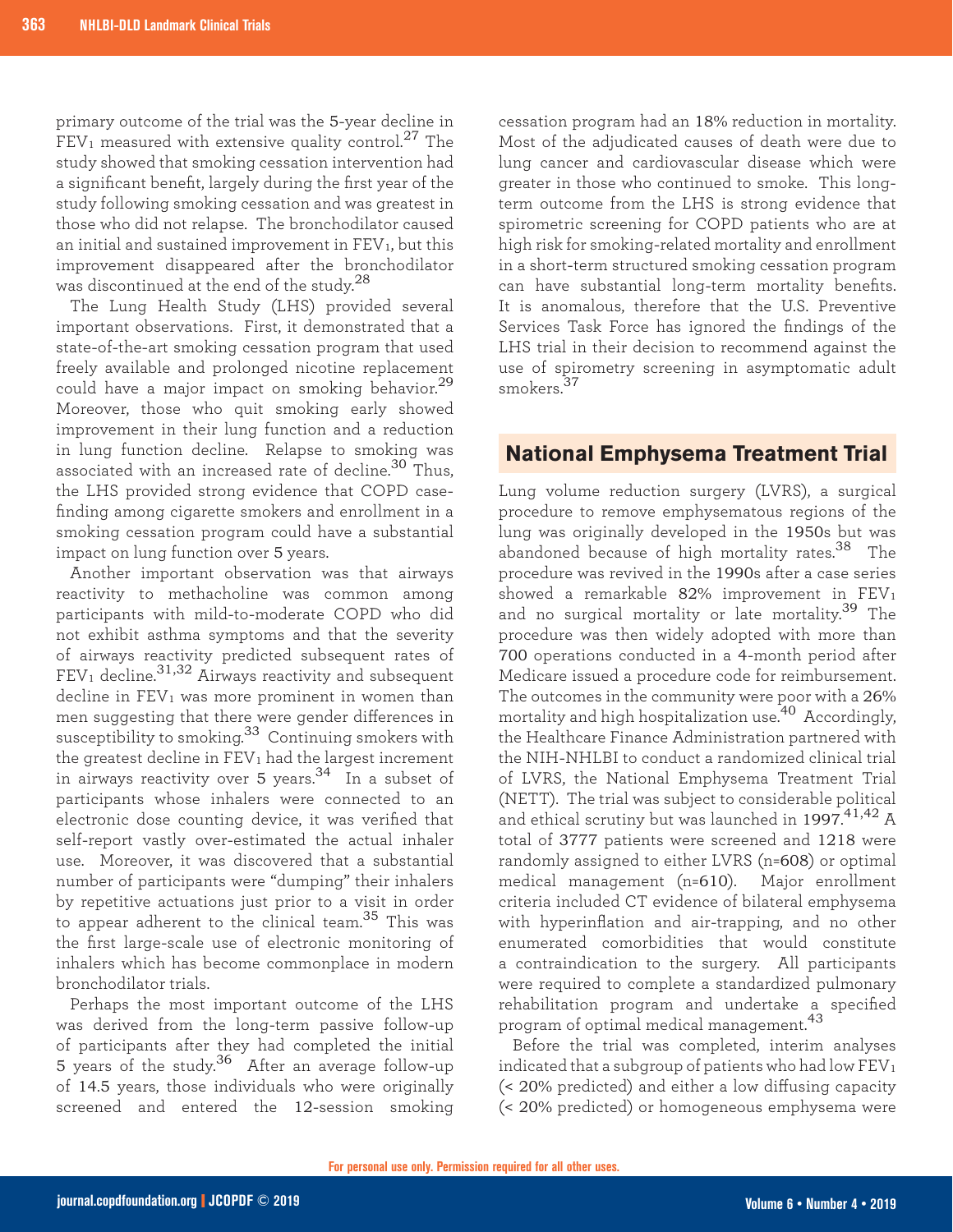at particular risk for surgical mortality. This subgroup had a 16% surgical mortality with limited symptomatic benefit in those who survived surgery.44 This "highrisk" subgroup was therefore excluded from continuing in the trial, an unusual occurrence for a subgroup that was not pre-specified.<sup>45</sup>

At the end of the trial, the participants who were not in the high-risk subgroup had an acceptable 2.2% 30-day surgical mortality. At 90 days, the surgical group had significantly higher death rates with 5.2% mortality compared to 1.5% in the medical group. At 24 months, however, the surgical patients had a significantly greater probability of clinically meaningful improvements in exercise capacity and quality of life. Importantly, subgroups were identified who were most likely to benefit from surgery. In those with predominantly upper lobe emphysema and low exercise capacity, 30% showed an improvement in exercise capacity and 48% showed improvement in quality of life compared to 0% and 9% respectively in the medically treated arm.46 Participants were followed for survival for a median of 4.3 years, showing an overall better survival in the surgical group compared to the medical group despite the initially increased 30 day surgical mortality (0.11 deaths/person-year versus 0.13 deaths/person-year,  $P = 0.02$ ).<sup>47</sup>

Because the study was linked to Medicare funding, a rigorous cost-effectiveness analysis was conducted in parallel with the trial.48 This analysis showed that the cost per quality-adjusted life-year depended on the analytic timeframe. Because of the amortization of the large initial cost of surgery, the incremental costs were projected to fall over time. In the first year, the total costs for the medical group was \$23,371 compared to \$71,515 for surgery. After the initial post-surgical 6-month period, total health care costs in the surgical group were lower up to year 3 (\$36,199 versus \$49,628). This cost-saving was associated with fewer hospital days in the post-surgical group. The incremental cost-effectiveness ratio for LVRS was \$190,000 per quality-adjusted life year. However, over a 10-year timeframe this was projected to fall to an acceptable \$53,000 per quality-adjusted life year. For the high-benefit group with upper lobe disease and low exercise tolerance, the 10-year cost per qualityadjusted life year was \$21,000.

Based on the outcomes of the trial, Medicare issued a coverage decision that it would pay for LVRS in patients who met NETT criteria for clinical benefit, and

who were treated in a designated center of excellence. Despite the evidence supporting the procedure, the number of patients referred for LVRS is now limited, perhaps because of the discordance between the initially promulgated expectations and the reality of the moderate benefits in a highly selected patient population.49,50 NETT also provided proof-of-concept that endoscopic non-invasive methods of lung volume reduction might be possible.<sup>51</sup>

With such a large and meticulously characterized and followed population, the NETT provided a wealth of information about the natural history, pathobiology, genetics, anatomy, clinical epidemiology and physiology of emphysema. These have been reviewed comprehensively.<sup>52</sup> The surgical specimens from 159 patients were extensively evaluated by Hogg and colleagues providing detailed information about the role of mucus impactions, small airway disease and immune effector cells associated with emphysema outcomes.53,54 Genetic markers of emphysema were described that associated with emphysema score and disease progression.55,56 Predictors of surgical outcomes and surgical complications have been reviewed in detail.<sup>57</sup>

In summary, the NETT trial, one of the most complex and comprehensive clinical trials ever conducted in COPD, provided evidence that changed the practice of COPD treatment, saved millions of dollars in health care expenditures, prevented large numbers of ineffective or unnecessary surgery, and substantially increased the knowledge base about emphysema.

### **Long-Term Oxygen Treatment Trial**

Although the treated population in the MRC trial and NOTT (see above) was small by today's standards, it provided strong evidence for a survival benefit in COPD patients with severe resting room air hypoxemia. Therefore, long-term oxygen has been considered the standard of care for such individuals. It was unknown whether patients with less than severe hypoxemia or those with exercise desaturation might benefit from tailored oxygen prescriptions. It has been common practice to prescribe oxygen for patients with exercise-induced desaturation. This practice has been supported by the Medicare coverage rules. Patients with moderate levels of hypoxemia that do not meet the NOTT criteria (PaO<sub>2</sub> above 55 mm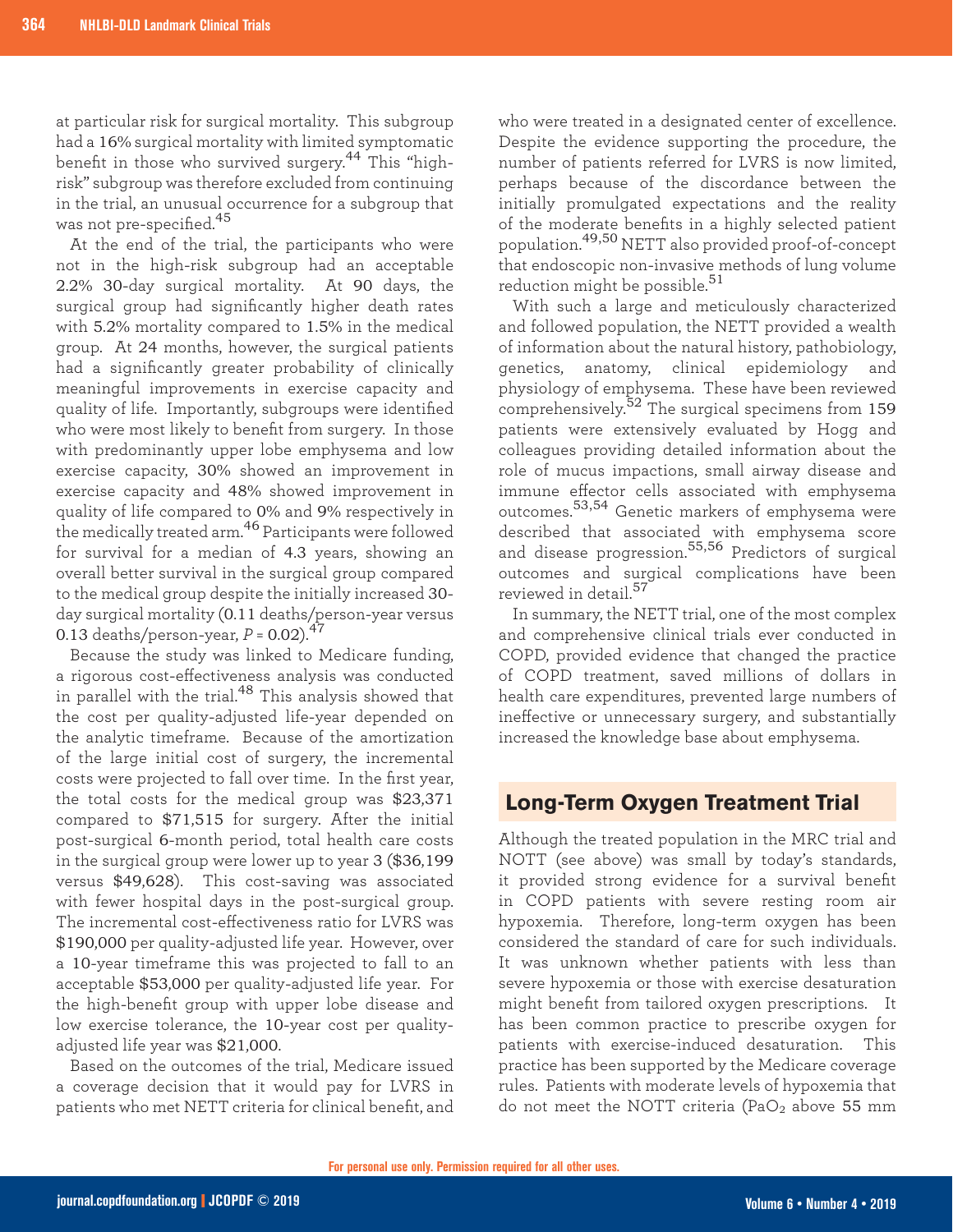Hg – or 55-60 mm Hg with evidence of complications) are not generally considered candidates for oxygen treatment. Two controlled trials have been published that have enrolled individuals with intermediate levels of hypoxemia.58,59 Neither study showed a survival benefit, but the trials were underpowered to exclude a mortality reduction. Supplemental oxygen in these patients have not shown consistently beneficial effects in terms of exercise capacity, symptoms, and quality of life.60-62 One observational study showed that oxygen prescriptions that did not comply with the Medicare guidelines was associated with an increased mortality.<sup>63</sup>

Because the use of oxygen in COPD patients was considered an important gap in the evidence base for treating COPD, the NIH-NHLBI, in conjunction with the CMS, convened a workshop to review the cumulative evidence.64 Four clinical trials were recommended including one in patients with COPD and moderate levels of hypoxemia and one in patients with exercise induced hypoxemia. The Long-term Oxygen Treatment Trial (LOTT) addressed both issues.<sup>65</sup> During the course of the trial, the study design was modified through a series of protocol amendments. Initially, only moderately hypoxemic patients were enrolled, but because of early difficulty in enrolling patients, the indication of exercise desaturation was added. The primary outcome was changed from mortality to a composite of hospitalization-free survival. Because the event rate for the primary outcome was anticipated to increase substantially, the sample size was reduced from 3108 to 1347. After interim analyses showed better than expected adherence to treatment assignment, the sample size was further reduced to 737. After screening 1759 participants, a sample of 738 were randomized to receive either no supplemental oxygen or a tailored oxygen prescription. Forty-seven clinics in 37 locations enrolled 1 or more patients into the trial. The tailored prescription was for 24-hour oxygen in those with resting moderate hypoxemia and oxygen during activity and sleep for those with exerciseinduced desaturation. Participants were followed for 1 to 6 years with a common close-out date and a median follow-up period of 18.4 months.

Results of the study indicated that oxygen prescriptions did not affect the primary outcome of time to hospitalization or death.<sup>66</sup> Moreover, there was no discernable treatment effect on either of

the components, or COPD-related hospitalization, quality of life or 6-minute walk distance. There were no subgroups that were demonstrably benefited by the oxygen treatment. Although these were highly consistent and statistically robust findings, there should be recognition that highly symptomatic patients may have refused to be randomized to the no oxygen group. Thus, based on this study, it is still a rational approach to offer moderately hypoxemic symptomatic patients a trial of oxygen supplementation with the understanding that it will not likely improve survival or reduce hospitalizations. If the individual patient does not have symptomatic improvement or objective evidence of improved exercise tolerance, then it is reasonable to discontinue the oxygen.67 In this regard, a subset analysis of LOTT participants indicated that a positive attitude toward the use of oxygen was associated with better adherence.<sup>68</sup>

#### **Summary**

These 5 landmark clinical trials have had a major impact on the care of patients with COPD. We no longer use positive pressure breathing machines to deliver bronchodilator aerosols. Continuous oxygen supplementation for severely hypoxemic patients is considered standard of care. Screening asymptomatic smokers for airflow obstruction and enrolling them in an effective smoking cessation program has potential for diminishing the disease impact and reducing COPD morbidity and mortality long into the future. Lung volume reduction surgery is now available to highly selected patients and we have a good understanding of patients who will not benefit from this procedure. Continuous oxygen in individuals with moderate resting hypoxemia or ambulatory oxygen for individuals with COPD who desaturate with exercise is no longer considered a mandatory treatment.

One of the major accomplishments of NHLBIsponsored landmark trials is the influence on standard procedures for conducting COPD clinical trials. Clinical trial methods that have been adapted or developed by NHLBI clinical trials have been widely accepted in research for COPD and related conditions. These procedures include:

• Criteria by which COPD is defined in clinical research, specifically the use of FEV<sub>1</sub>/FVC ratio less than 0.7 as a definition of airflow limitation. (LHS)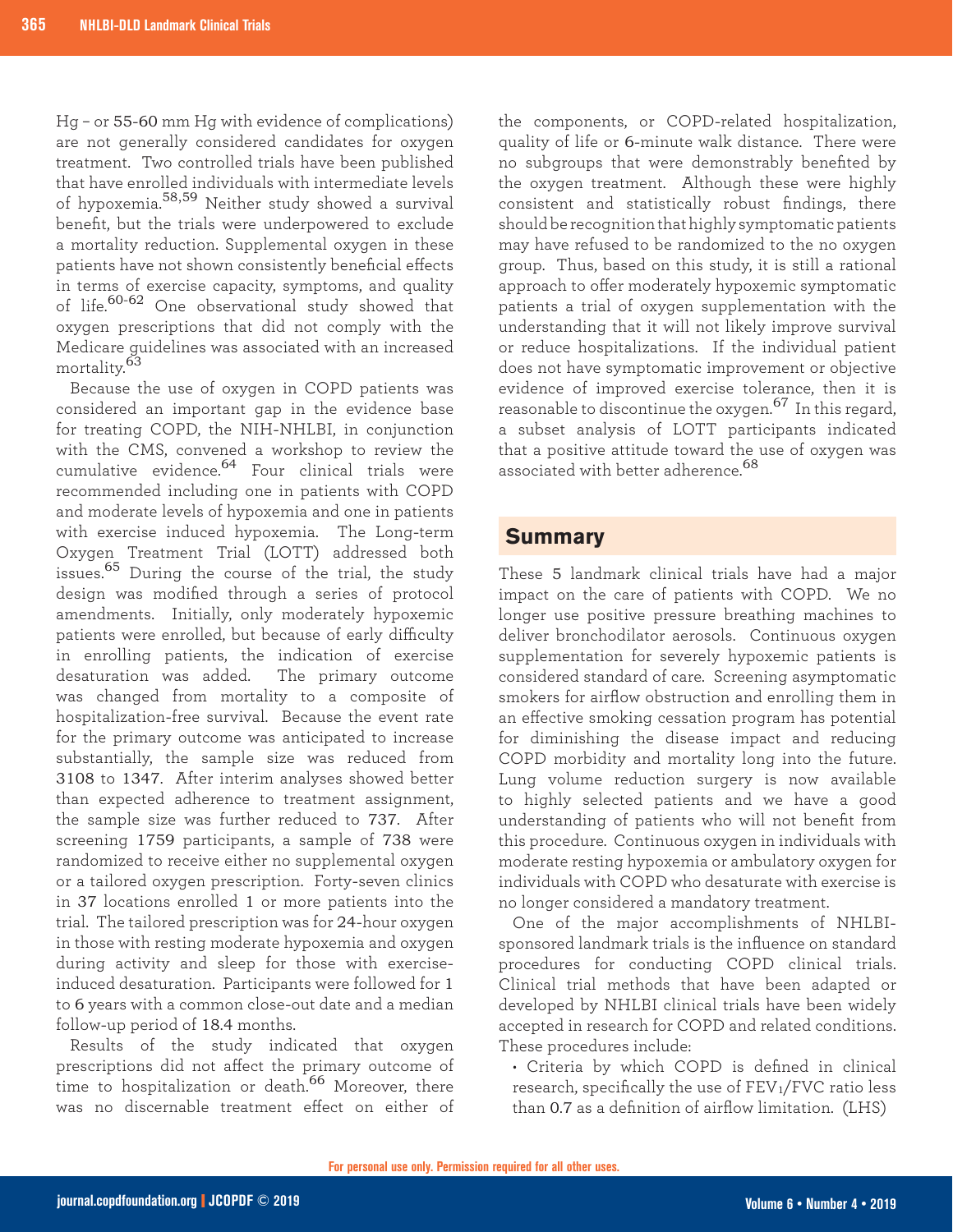• Quality control standards for spirometry using central review and comprehensive training and certification of technicians. (LHS)

• Standardization of lung volume measurements by body plethysmography. (NETT)

• The use of standardized computed tomographic quantitative densitometry and visual scoring as a clinical trial outcome. (NETT)

• Standardization of procedures for exercise desaturation testing. (LOTT)

• Standardization of optimal pulmonary rehabilitation programs as a component of clinical trial treatment. (NETT)

• Development of methods for state-of-the-art smoking cessation interventions incorporating nicotine replacement. (LHS)

• Objective measures of adherence such as electronic inhaler dose counters, pill counters, oxygen and nebulizer use. (IPPB, NOTT, LHS, LOTT)

• Use of independent, masked mortality and morbidity review panels to assess cause of death and hospitalization. (LHS, NOTT, NETT)

• Comparative studies with active treatments where there was uncertainty about superiority of different treatments. (IPPB, LHS, NOTT)

• Integration of Medicare reimbursement for treatment in the context of clinical research. (NETT, LOTT)

• Incorporation of cost-benefit analyses into clinical trials (NETT)

The NIH, and the NHLBI and its Division of Lung Diseases, should be congratulated for their track record in initiating and sponsoring these trials.

#### **Declaration of Interest**

The authors have nothing relevant to declare.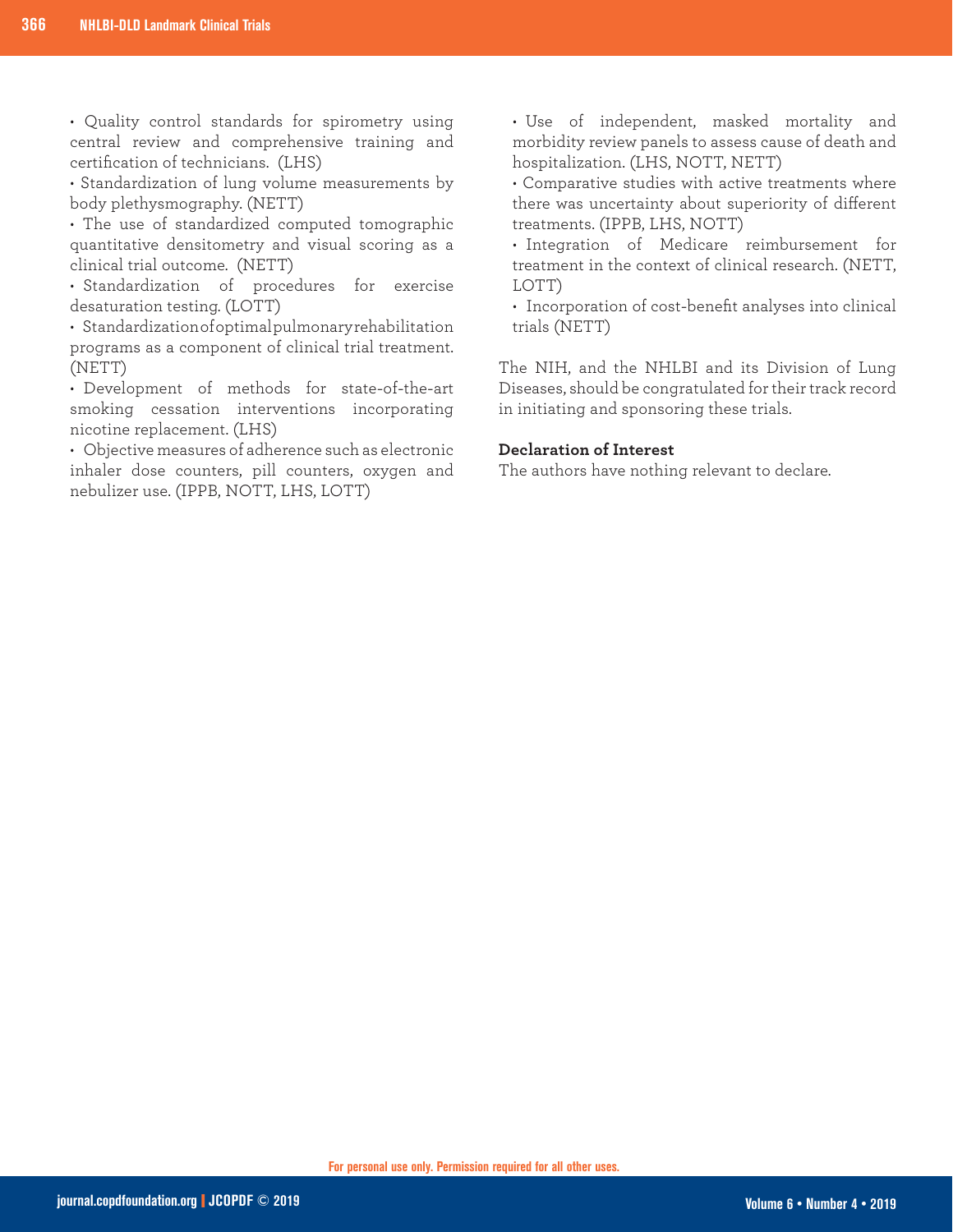- 1. The Intermittent Positive Pressure Breathing Trial Group. Intermittent positive pressure breathing therapy of chronic obstructive pulmonary disease. *Ann Intern Med*.1983; 99(5):612- 620. doi: https://doi.org/10.7326/0003-4819-99-5-612
- 2. Turner J, Wright E, Mendella L, Anthonisen N. Predictors of patient adherence to long-term home nebulizer therapy for COPD. The IPPB Study Group. Intermittent Positive Pressure Breathing. *Chest*. 1995;108(2):394-400. doi: https://doi.org/10.1378/chest.108.2.394
- 3. Anthonisen NR, Wright EC, Hodgkin JE. Prognosis in chronic obstructive pulmonary disease. *Am Rev Respir Dis*. 1986;133(1):14- 20. doi: https://doi.org/10.1164/arrd.1986.133.1.14
- Wilson DO, Rogers RM, Wright EC, Anthonisen NR. Body 4. weight in chronic obstructive pulmonary disease. The National Institutes of Health Intermittent Positive-Pressure Breathing Trial. *Am Rev Respir Dis*. 1989;139(6):1435-1438. doi: https://doi.org/10.1164/ajrccm/139.6.1435
- 5. Celli BR, Cote CG, Marin JM, et al. The body-mass index, airflow obstruction, dyspnea, and exercise capacity index in chronic obstructive pulmonary disease. *N Engl J Med*. 2004; 350 (10):1005-1012. doi: https://doi.org/10.1056/NEJMoa021322
- 6. Puhan MA, Garcia-Aymerich J, Frey M, et al. Expansion of the prognostic assessment of patients with chronic obstructive pulmonary disease: the updated BODE index and the ADO index. *Lancet*. 2009;374(9691):704-711. doi: https://doi.org/10.1016/S0140-6736(09)61301-5
- 7. Vestbo J, Edwards LD, Scanlon PD, the ECLIPSE Investigators. Changes in forced expiratory volume in 1 second over time in COPD. *N Engl J Med*. 2011;365(13):1184-1192. doi: https://doi.org/10.1056/NEJMoa1105482
- 8. Nagai A, West WW, Paul JL, Thurlbeck WM. The National Institutes of Health Intermittent Positive-Pressure Breathing trial: pathology studies. I. Interrelationship between morphologic lesions. *Am Rev Respir Dis*. 1985;132(5):937-945.
- 9. Nagai A, West WW, Thurlbeck WM. The National Institutes of Health Intermittent Positive-Pressure Breathing trial: pathology studies. II. Correlation between morphologic findings, clinical findings, and evidence of expiratory air-flow obstruction. *Am Rev Respir Dis*. 1985;132(5):946-953.
- 10. West WW, Nagai A, Hodgkin JE, Thurlbeck WM. The National Institutes of Health Intermittent Positive Pressure Breathing trial—pathology studies. III. The diagnosis of emphysema. *Am Rev Respir Dis*. 1987;135(1):123-129.
- 11. Matsuba K, Ikeda T, Nagai A, Thurlbeck WM. The National Institutes of Health Intermittent Positive-Pressure Breathing Trial: pathology studies. IV. The destructive index. *Am Rev Respir Dis*. 1989;139(6):1439-1445. doi: https://doi.org/10.1164/ajrccm/139.6.1439
- **References** Nagai A, Yamawaki I, Takizawa T, Thurlbeck WM. Alveolar (1999) and the control of the control of the control of the control of the control of the control of the control of the control of the control of the con attachments in emphysema of human lungs. *Am Rev Respir Dis*. 1991;144(4):888-891. doi: https://doi.org/10.1164/ajrccm/144.4.888
	- 13. Nagai A, Thurlbeck WM, Konno K. Responsiveness and variability of airflow obstruction in chronic obstructive pulmonary disease. Clinicopathologic correlative studies. *Am J Respir Crit Care Med*. 1995;151(3 Pt 1):635-639. doi: https://doi.org/10.1164/ajrccm/151.3\_Pt\_1.635
	- 14. Bhatt SP, Washko GR, Hoffman EA, et al. Imaging advances in chronic obstructive pulmonary disease. Insights from the Genetic Epidemiology of Chronic Obstructive Pulmonary Disease (COPDGene) study. *Am J Respir Crit Care Med*. 2019;199(3):286-301. doi: https://doi.org/10.1164/rccm.201807-1351SO
	- Heffner JE. The story of oxygen. *Respir Care*. 2013;58(1):18-31. 15. doi: https://doi.org/10.4187/respcare.01831
	- 16. Levine BE, Bigelow DB, Hamstra RD, et al. The role of longterm continuous oxygen administration in patients with chronic airway obstruction with hypoxemia. *Ann Intern Med*. 1967;66(4):639-650. doi: https://doi.org/10.7326/0003-4819-66-4-639
	- 17. Petty TL, Finigan MM. The clinical evaluation of prolonged ambulatory oxygen therapy in patients with chronic airway obstruction. *Am J Med*. 1968;45(2):242-252. doi: https://doi.org/10.1016/0002-9343(68)90042-9
	- 18. Flenley DC, Douglas NJ, Lamb D. Nocturnal hypoxemia and longterm domiciliary oxygen in blue and bloated bronchitics. *Chest*. 1980;77:305-307. doi: https://doi.org/10.1378/chest.77.2.305
	- 19. Report of the Medical Research Council working party. Longterm domiciliary oxygen therapy in chronic hypoxic cor pulmonale complicating chronic bronchitis and emphysema. *Lancet*. 1981;1:681-685. doi: https://doi.org/10.1016/S0140-6736(81)91970-X
	- 20. Timms RM, Khaja FU, Williams GW, and the Nocturnal Oxygen Therapy Trial Group. Hemodynamic response to oxygen therapy in chronic obstructive pulmonary disease. *Ann Intern Med*. 1985;102(1):29-36. doi: https://doi.org/10.7326/0003-4819-102-1-29
	- 21. Heaton RK, Grant I, McSweeny AJ, Adams KM, Petty TL. Psychologic effects of continuous and nocturnal oxygen therapy in hypoxemic chronic obstructive pulmonary disease. *Arch Intern Med.* 1983;143(10):1941-1947. doi: https://doi.org/10.1001/archinte.143.10.1941
	- 22. Buist AS, Vollmer WM, Johnson LR, McCamant LE. Does the single-breath N2 test identify the smoker who will develop chronic airflow limitation? *Am Rev Respir Dis*. 1988;137(2):293- 301. doi: https://doi.org/10.1164/ajrccm/137.2.293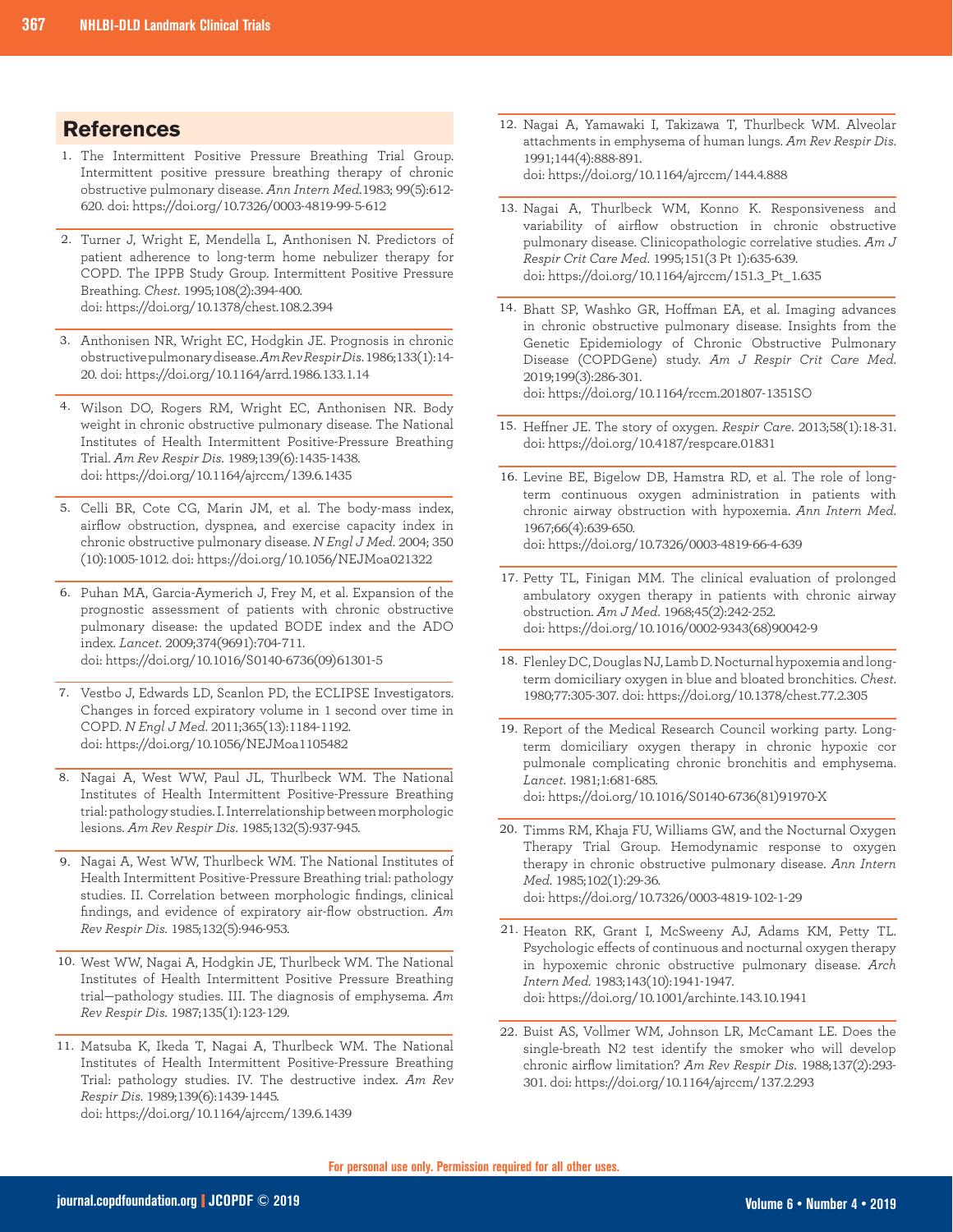- 23. Burrows B, Knudson RJ, Camilli AE, Lyle SK, Lebowitz MD. The "horse-racing effect" and predicting decline in forced expiratory volume in one second from screening spirometry. *Am Rev Respir Dis*. 1987;135(4):788-793. doi: https://doi.org/10.1164/arrd.1987.135.4.788
- 24. Beaty TH, Menkes HA, Cohen BH, Newill CA. Risk factors associated with longitudinal change in pulmonary function. *Am Rev Respir Dis*. 1984;129(5):660-667. doi: https://doi.org/10.1164/arrd.1984.129.5.660
- 25. Durkin DA, Kjelsberg MO, Buist AS, Connett JE, Owens GR. Recruitment of participants in the Lung Health Study, I: Description of methods. *Control Clin Trials*. 1993;14(2 Suppl): 20S-37S. doi: https://doi.org/10.1016/0197-2456(93)90022-6
- 26. Connett JE, Kusek JW, Bailey WC, O'Hara P, Wu M. Design of the Lung Health Study: a randomized clinical trial of early intervention for chronic obstructive pulmonary disease. *Control Clin Trials*. 1993;14(2 Suppl):3S-19S. doi: https://doi.org/10.1016/0197-2456(93)90021-5
- Enright PL, Johnson LR, Connett JE, Voelker H, Buist AS. 27. Spirometry in the Lung Health Study. 1. Methods and quality control. *Am Rev Respir Dis*. 1991;143(6):1215-1223. doi: https://doi.org/10.1164/ajrccm/143.6.1215
- 28. Anthonisen NR, Connett JE, Kiley JP, et al for the Lung Health Study Research Group. Effects of smoking intervention and the use of an inhaled anticholinergic bronchodilator on the rate of decline of FEV1. The Lung Health Study. *JAMA*. 1994;272(19):1497-1505. doi: https://doi.org/10.1001/jama.1994.03520190043033
- O'Hara P, Grill J, Rigdon MA, Connett JE, Lauger GA, Johnston 29. JJ. Design and results of the initial intervention program for the Lung Health Study. The Lung Health Study Research Group. *Prev Med*. 1993;22(3):304-315. doi: https://doi.org/10.1006/pmed.1993.1025
- Scanlon PD, Connett JE, Waller LA, et al; Lung Health Study 30. Research Group. Smoking cessation and lung function in mild-
- to-moderate chronic obstructive pulmonary disease. The Lung Health Study. *Am J Respir Crit Care Med*. 2000;161(2 Pt 1):381- 390. doi: https://doi.org/10.1164/ajrccm.161.2.9901044
- 31. Tashkin DP, Altose MD, Connett JE, Kanner RE, Lee WW, Wise RA. Methacholine reactivity predicts changes in lung function over time in smokers with early chronic obstructive pulmonary disease. The Lung Health Study Research Group. *Am J Respir Crit Care Med*. 1996;153(6 Pt 1):1802-1811. doi: https://doi.org/10.1164/ajrccm.153.6.8665038
- Tashkin DP, Altose MD, Bleecker ER, et al. The lung health study: 32. airway responsiveness to inhaled methacholine in smokers with mild to moderate airflow limitation. The Lung Health Study Research Group. *Am Rev Respir Dis*. 1992;145(2 Pt 1):301-310. doi: https://doi.org/10.1164/ajrccm/145.2\_Pt\_1.301
- 33. Kanner RE, Connett JE, Altose MD, et al. Gender difference in airway hyperresponsiveness in smokers with mild COPD. The Lung Health Study. *Am J Respir Crit Care Med*. 1994;150(4):956- 961. doi: https://doi.org/10.1164/ajrccm.150.4.7921469
- Wise RA, Kanner RE, Lindgren P, et al; Lung Health Study 34. Research Group. The effect of smoking intervention and an inhaled bronchodilator on airways reactivity in COPD: the Lung Health Study. *Chest*. 2003;124(2):449-458. doi: https://doi.org/10.1378/chest.124.2.449
- 35. Rand CS, Wise RA, Nides M, et al. Metered-dose inhaler adherence in a clinical trial. *Am Rev Respir Dis*. 1992;146(6):1559- 1564. doi: https://doi.org/10.1164/ajrccm/146.6.1559
- Anthonisen NR, Skeans MA, Wise RA, Manfreda J, Kanner RE, 36. Connett JE; Lung Health Study Research Group. The effects of a smoking cessation intervention on 14.5-year mortality: a randomized clinical trial. *Ann Intern Med*. 2005;142(4):233-239. doi: https://doi.org/10.7326/0003-4819-142-4-200502150-00005
- US Preventive Services Task Force (USPSTF), Siu AL, Bibbins-37. Domingo K, Grossman DC, et al. Screening for chronic obstructive pulmonary disease: US Preventive Services Task Force recommendation statement. *JAMA*. 2016;315(13):1372- 1377. doi: https://doi.org/10.1001/jama.2016.2638
- 38. Brantigan OC, Mueller E, Kress MB. A surgical approach to pulmonary emphysema. *Am Rev Respir Dis*. 1959;80:194-206.
- 39. Cooper JD, Trulock EP, Triantafillou AN, et al. Bilateral pneumectomy (volume reduction) for chronic obstructive pulmonary disease. *J Thorac Cardiovasc Surg*. 1995;109(1):106- 116. (discussion 116-119). doi: https://doi.org/10.1016/S0022-5223(95)70426-4
- *Issues Relating to Medicare's Coverage Policy: Hearing Before*  40. *the Subcommittee on Health of the House Committee on Ways and Means*, 105th Cong, 1st Sess (1997) (testimony of Bruce C. Vladeck).
- 41. Wise RA, Drummond MB. The role of NEET in emphysema research. *Proc Am Thorac Soc*. 2008;5(4):385-392. doi: https://doi.org/10.1513/pats.200709-153ET
- Wise RA. Ethical issues confronted in pulmonary clinical trials. 42. *Proc Am Thorac Soc*. 2007;4(2):200-205. doi: https://doi.org/10.1513/pats.200701-006GC
- 43. The National Emphysema Treatment Trial Research Group. Rationale and design of the National Emphysema Treatment Trial: a prospective randomized trial of lung volume reduction surgery. *Chest*. 1999;116(6):1750-1761. doi: https://doi.org/10.1378/chest.116.6.1750
- 44. National Emphysema Treatment Trial Research Group. Patients at high risk of death after lung-volume-reduction surgery. *N Engl J Med*. 2001; 345:1075-1083. doi: https://doi.org/10.1056/NEJMoa11798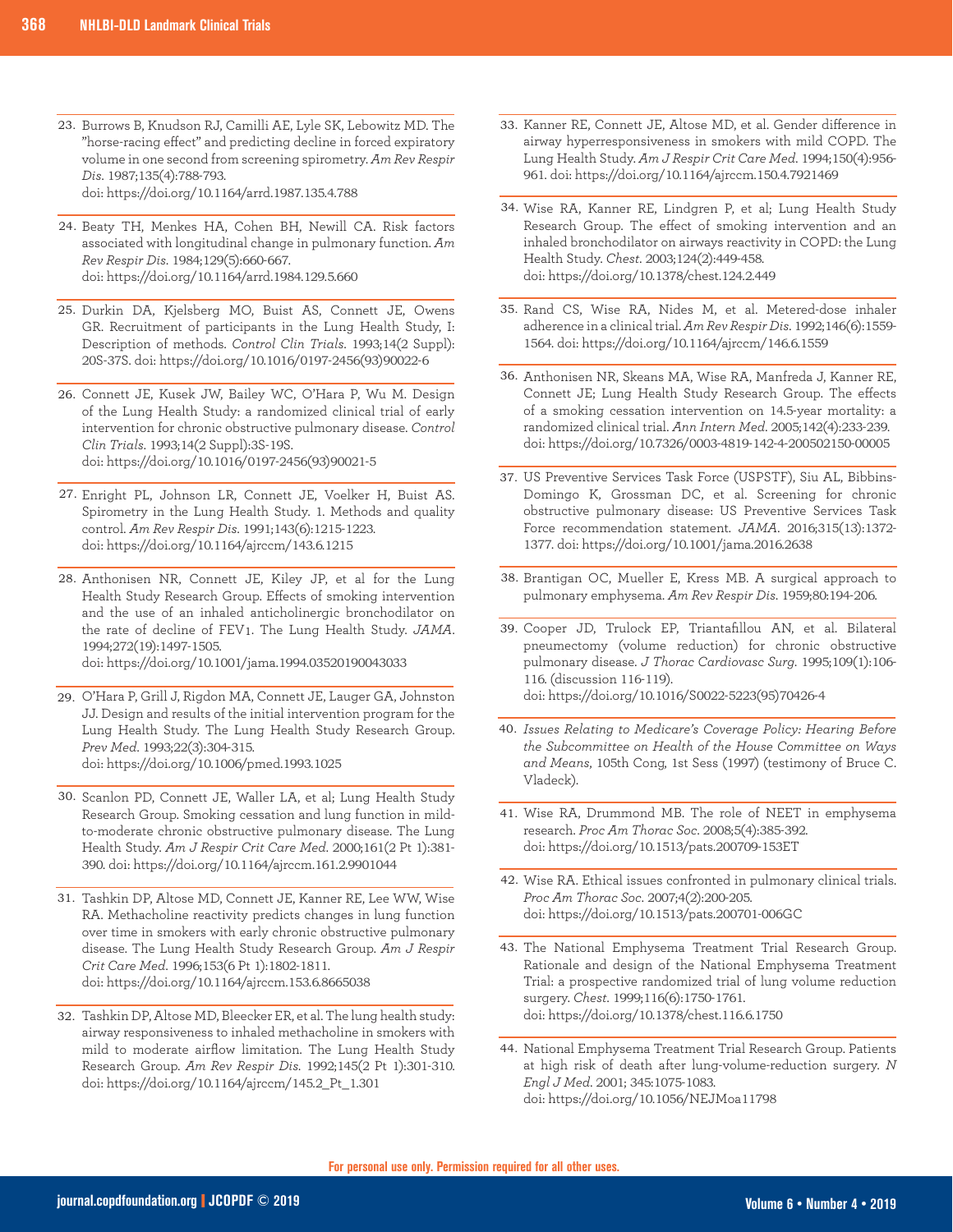- 45. Lee SM, Wise R, Sternberg AL, Tonascia J, Piantadosi S; National Emphysema Treatment Trial Research Group. Methodologic issues in terminating enrollment of a subgroup of patients in a multicenter randomized trial. *Clin Trials*. 2004;1:326-338. doi: https://doi.org/10.1191/1740774504cn027oa
- 46. Fishman A, Martinez F, Naunheim K, et al; National Emphysema Treatment Trial Research Group. A randomized trial comparing lung-volume-reduction surgery with medical therapy for severe emphysema. *N Engl J Med*. 2003;348:2059-2073. doi: https://doi.org/10.1056/NEJMoa030287
- 47. Naunheim KS, Wood DE, Mohsenifar Z, et al. Long-term follow-up of patients receiving lung-volume-reduction surgery versus medical therapy for severe emphysema by the National Emphysema Treatment Trial research group. *Ann Thorac Surg*. 2006;82:431-443.
- 48. Ramsey SD, Berry K, Etzioni R, Kaplan RM, Sullivan SD, Wood DE; National Emphysema Treatment Trial Research Group. Cost effectiveness of lung-volume-reduction surgery for patients with severe emphysema. *N Eng J Med*. 2003;348:2092-2102. doi: https://doi.org/10.1056/NEJMsa030448
- 49. Ginsburg ME, Thomashow BM, Yip CK, et al. Lung volume reduction surgery using the NETT selection criteria. *Ann Thorac Surg*. 2011;91(5):1556-1560 (discussion 156). doi: https://doi.org/10.1016/j.athoracsur.2011.01.054
- 50. Stanifer BP, Ginsburg ME. Lung volume reduction surgery in the post-National Emphysema Treatment Trial era. *J Thorac Dis.* 2018;10(Suppl 23):S2744-S2747. doi: https://doi.org/10.21037/jtd.2018.05.135
- 51. Criner GJ, Sue R, Wright S, et al; LIBERATE Study Group. A Multicenter Randomized Controlled Trial of Zephyr Endobronchial Valve Treatment in heterogeneous Emphysema (LIBERATE). *Am J Respir Crit Care Med*. 2018;198(9):1151-1164.
- 52. Criner GJ, Cordova F, Sternberg AL, Martinez FJ. The National Emphysema Treatment Trial (NETT): Part I: Lessons learned about emphysema. *Am J Respir Crit Care Med*. 201;184(7):763- 770. doi: https://doi.org/10.1164/rccm.201103-0454CI
- 53. Hogg JC, Chu F, Utokaparch S, et al. The nature of small-airway obstruction in chronic obstructive pulmonary disease. *N Engl J Med*. 2004;350:2645-2653. doi: https://doi.org/10.1056/NEJMoa032158
- 54. Hogg JC, Chu FS, Tan WC, et al. Survival after lung volume reduction in chronic obstructive pulmonary disease: insights from small airway pathology. *Am J Respir Crit Care Med.* 2007;176(5):454-459. doi: https://doi.org/10.1164/rccm.200612-1772OC
- 55. DeMeo DL, Hersh CP, Hoffman EA, et al. Genetic determinants of emphysema distribution in the National Emphysema Treatment Trial. *Am J Respir Crit Care Med*. 2007; 176(1):42-48. doi: https://doi.org/10.1164/rccm.200612-1797OC
- 56. Hersh CP, DeMeo DL, Reilly JJ, Silverman EK. Xenobiotic metabolizing enzyme gene polymorphisms predict response to lung volume reduction surgery. *Respir Res*. 2007;8:59. doi: https://doi.org/10.1186/1465-9921-8-59
- 57. Criner GJ, Cordova F, Sternberg AL, Martinez FJ. The National Emphysema Treatment Trial (NETT) Part II: Lessons learned about lung volume reduction surgery. *Am J Respir Crit Care Med*. 2011;184(8):881-893. doi: https://doi.org/10.1164/rccm.201103-0455CI
- G 'orecka D, Gorzelak K, Sliwiński P, Tobiasz M, Zieliński J. Effect 58. of long-term oxygen therapy on survival in patients with chronic obstructive pulmonary disease with moderate hypoxaemia. *Thorax*. 1997;52 (8):674-679. doi: https://doi.org/10.1136/thx.52.8.674
- Chaouat A, Weitzenblum E, Kessler R, et al. A randomized trial 59. of nocturnal oxygen therapy in chronic obstructive pulmonary disease patients. *Eur Respir J*. 1999;14(5):1002-1008. doi: https://doi.org/10.1183/09031936.99.14510029
- 60. O'Donnell DE, D'Arsigny C, Webb KA. Effects of hyperoxia on ventilatory limitation during exercise in advanced chronic obstructive pulmonary disease. *Am J Respir Crit Care Med*. 2001;163(4):892-898. doi: https://doi.org/10.1164/ajrccm.163.4.2007026
- Emtner M, Porszasz J, Burns M, Somfay A, Casaburi R. Benefits 61. of supplemental oxygen in exercise training in nonhypoxemic chronic obstructive pulmonary disease patients. *Am J Respir Crit Care Med.* 2003;168(9):1034-1042. doi: https://doi.org/10.1164/rccm.200212-1525OC
- 62. Ringbaek T, Martinez G, Lange P. The long-term effect of ambulatory oxygen in normoxaemic COPD patients: a randomised study. *Chron Respir Dis*. 2013;10(2):77-84. doi: https://doi.org/10.1177/1479972312473135
- 63. Drummond MB, Blackford AL, Benditt JO, et al. Continuous oxygen use in nonhypoxemic emphysema patients identifies a high-risk subset of patients: retrospective analysis of the National Emphysema Treatment Trial. *Chest*. 2008;134(3):497- 506. doi: https://doi.org/10.1378/chest.08-0117
- 64. Croxton TL, Bailey WC. Long-term oxygen treatment in chronic obstructive pulmonary disease: recommendations for future research: an NHLBI workshop report. *Am J Respir Crit Care Med*. 2006;174(4):373-378. doi: https://doi.org/10.1164/rccm.200507-1161WS
- 65. Yusen RD, Criner GJ, Sternberg AL, et al; LOTT Research Group \*; The Long-Term Oxygen Treatment Trial for chronic obstructive pulmonary disease: rationale, design, and lessons learned. *Ann Am Thorac Soc*. 2018;15(1):89-101.